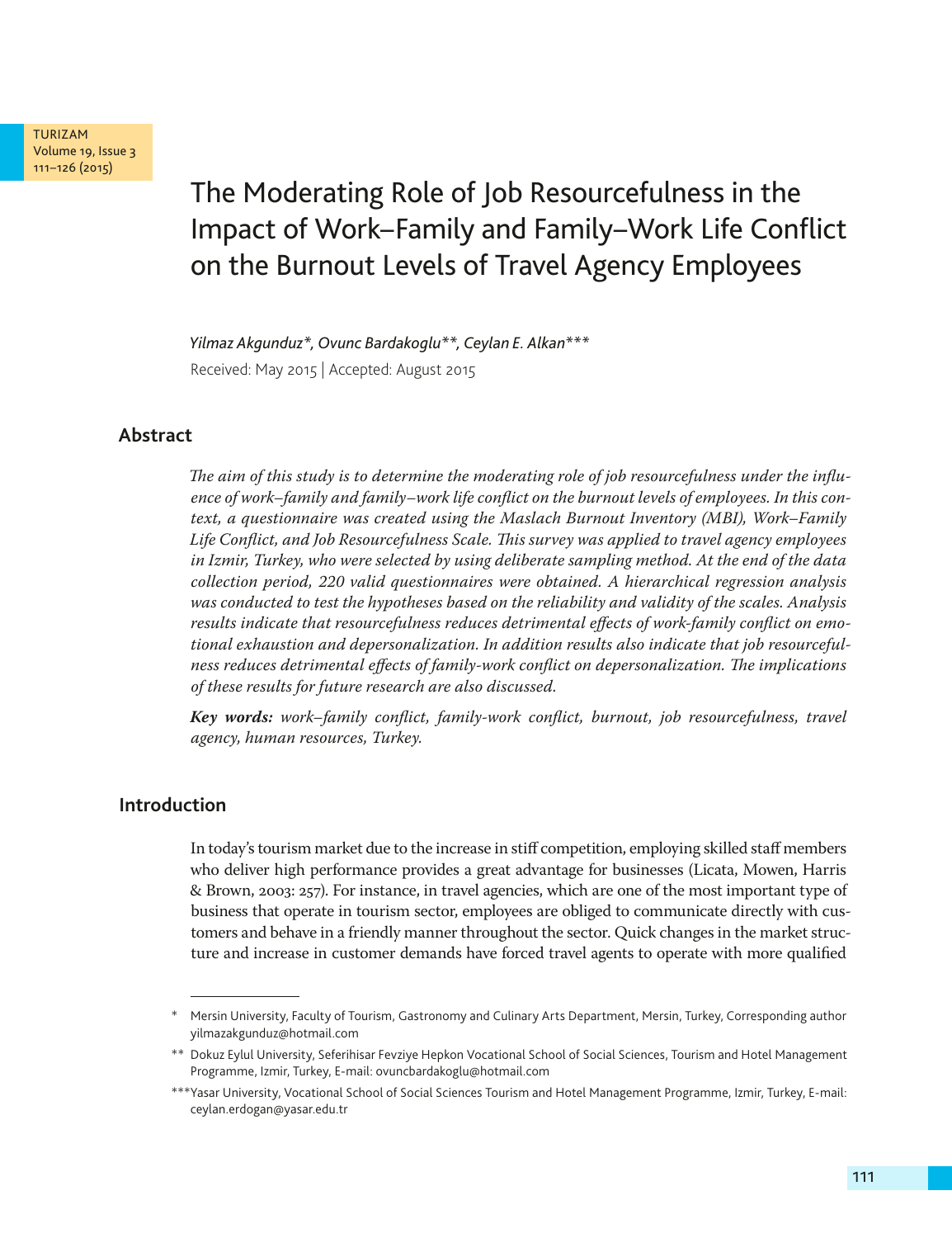personnel and use their existing resources (Lam & Zhang, 1999: 341). Therefore, from the perspective of these businesses, the most rational behavior is to employ staff who can use available resources effectively and have a high level of job resourcefulness (Iverson & Deery, 1997: 71).

Despite of rapid technological development, the need for human labor in the tourism sector has not decreased. Although mechanization and automation have been partly incorporated into tourist products, service providers are still human being. The requirements to establish a close relationship with other customers, to work irregular hours, and to handle heavy workload at travel agencies because employees feel exhausted (Maslach & Jackson, 1981: 100) and experiencing work–family conflicts arise from this role complexity (Greenhaus & Beutell, 1985: 78).

According to the theory of spillover, what happens in the family or business can have effects in other environments. Negative effects lead to an increase in employees' feelings of burnout. The purpose of this study is to determine the impacts of work–family and family–work life conflicts on feelings of burnout and to identify the moderating role of job resourcefulness in this process. In this paper, firstly theoretical insights into burnout, work–family and family– work conflict, and job resourcefulness are discussed, and then the proposed hypotheses are presented. Accordingly, methods of and findings from the field researches which were conducted at travel agencies are described. In the last section, comparison of the findings and the literature, recommendations for travel agents, and limitations of the research are given.

## **Literature review**

## Job Resourcefulness

Along with the increase in competition, managers' expectations from their employees have changed in recent years, in particular it is best expressed in the popular phrase as 'Produce more with less' (Harris, Artis, Waters & Licata 2006: 407). Staff members are expected to be resourceful, effective, and efficient in every stage of the business. The state of coping with obstacles on objectives of the job by using available resources in the best way is referred as job resourcefulness (Licata et al., 2003: 257).

Job resourcefulness results from the congruence between the characteristics of employees and the work environment (Ashill, Rod, Thirkell & Corruthers, 2009: 338; Rod & Ashill, 2009: 60). It has been observed that some employees work more efficiently and have higher capacity than the others. These differences have been associated mostly with individual's personality traits (Goldberg, 1990). Accordingly, individuals who have good communication skills, can quickly produce solutions, and maintain composure in the face of problems that have been observed to deliver high performance in their jobs (Benet-Martinez & John, 1998: 730).

Job resourcefulness is evaluated in three different dimensions (Licata et al. 2003: 258): customer orientation (evaluation of personnel in terms of the services provided to the customer), staff members' evaluation of their own performance (self-evaluation), and managers' evaluations of personnel's performance. The effects of job resourcefulness are seen in employees' overall work performance and are closely associated with basic personality traits (Harris et al., 2006: 407). Therefore, the more the job is done compatible with the employee's personality traits, the higher the employee's efficiency is. Employees who are satisfied with the job (Meyer & Allen, 1984) and work willingly have high levels of job resourcefulness and low levels of turnover intentions (Tett & Meyer, 1993). High staff turnover in the tourism sector and the substantial costs to businesses from this situation (Harris et al., 2006), increase the importance of job resourcefulness.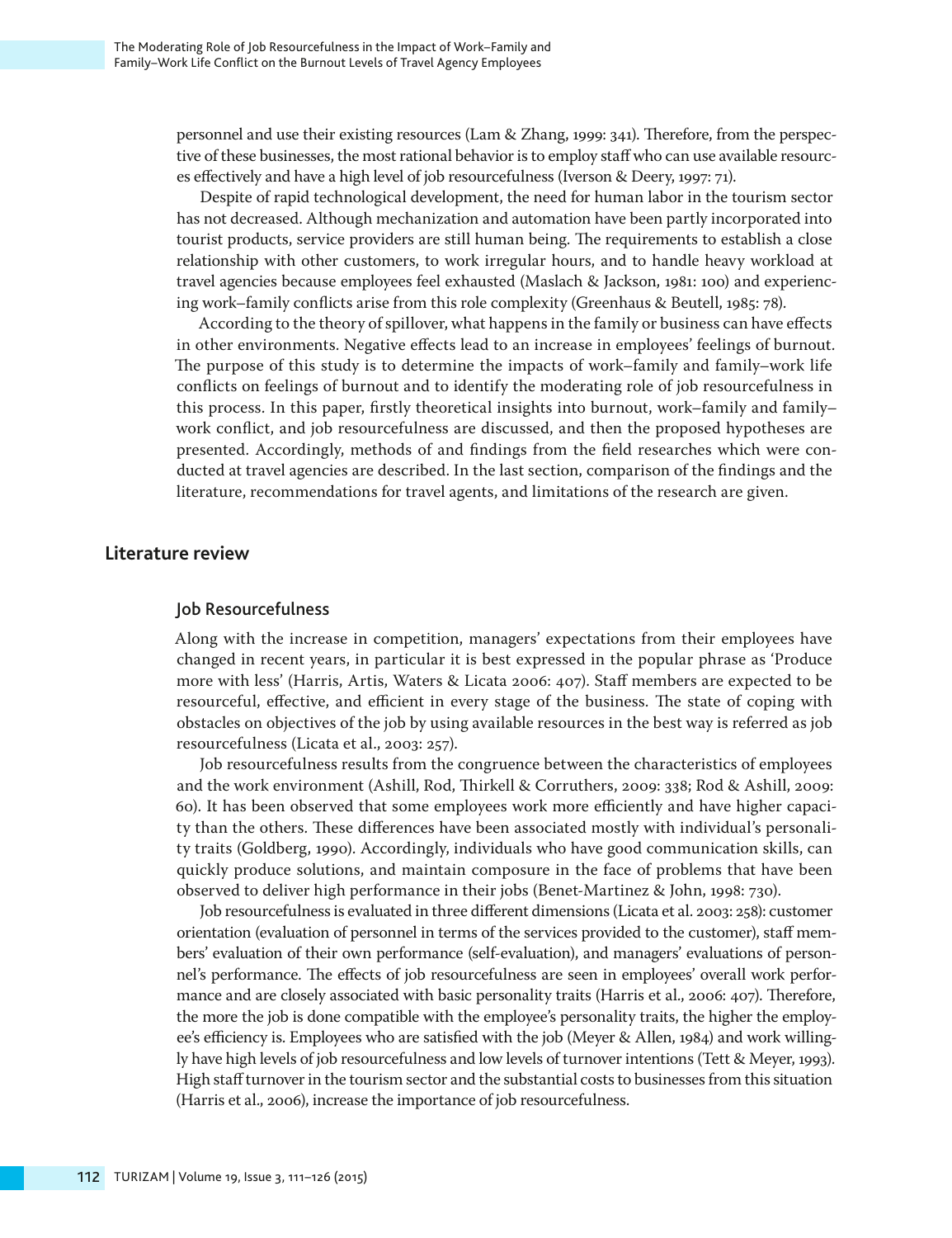#### **Burnout**

Employees, who work constantly in direct contact with customers in service industry, must quickly find effective solutions to problems and this creates pressure on them. Moreover this leads to emergence of a feeling of burnout, as well as causing emotional self-indulgence and general bad feelings among employees (Maslach & Jackson, 1981:100). The personality characteristics of employees (Goldberg, 1990) are also cause factors in the tendency towards burnout. Individuals with a low sense of self-efficacy are especially at risk of burnout. An increase in the feeling of emotional burnout and employee's belief that their emotional resources are depleted and their psychological state is worsening are the most important indicators of burnout (Maslach & Jackson, 1981: 101).

Employees who become insensitive to what is going on around them (Leiter & Maslach, 1988: 298) begin to experience problems in their relations with customers. Burnout starts with emotional exhaustion and progresses to depersonalization and finally a cause a decline in business success (Leiter & Maslach, 1988: 299; Maslach & Jackson, 1981: 105). When individuals do self-assessment, they see themselves as inadequate and unsuccessful (Maslach, Schaufeli & Leiter, 2001: 400). While emotional exhaustion manifests as excessive exhaustion and reluctance (Leiter & Maslach, 1988: 299) in the depersonalization state, the individual has lost the emotional ability to respond to events. When people start to perceive themselves as incompetent and inadequate at their jobs, a decline in personal accomplishment inevitably follows.

Burnout leads to emergence of unintended consequences for employees who began working with great hopes (Villavicencio-Ayub, Jurado-Cardenas & Valencia-Cruz, 2015). A very small percentage of employees who are feeling exhausted can continue to do the same work whereas a large majority them think that a quitting from their work is the fastest and most effective solution. Therefore, burnout can be considered with job stress which is associated with job satisfaction, organizational commitment, and turnover intention (Maslach et al., 2001). Employee's, who experience emotional exhaustion, decrease their satisfaction level that they get from their job (Civilidag, 2014; Lee & Ok, 2014). When an employee perceives that he/she is emotionally supported by their organizations, he/she gives up feeling of burnout (Yaghoubi, Pourghaz & Toomaj, 2014). For this reason, managers should make effort to observe and find solutions for the troubles that are experienced by their employees as much as possible.

A research suggests that environmental factors (e.g., working conditions) have more influence on the emergence of burnout than personal characteristics (Leiter & Maslach, 1988: 298). Additionally staff members who have problems with their colleagues and customers have been found to be closer to the feeling of burnout. Employees who think that they are emotionally exhausted adopt the mentality of seeking a quick getaway and convince themselves that the most rational solution is to quit (Parasuraman, 1992: 120).

## Work–Family and Family–Work Conflict

Work and family life are the two major areas of individuals' lives (Netemeyer, Boles & McMurrian, 1996: 400). The roles of individuals in these two fields does not always fit together, hence individuals experience conflicts. An individual who devotes more time to work, especially as a requirement of business life, reduces time that he/she spent with their family (Voydanoff, 1988: 479). Therefore if an employee starts to have problems in their work life, this will affect their family instantly and negatively (Turliuc & Buliga, 2014).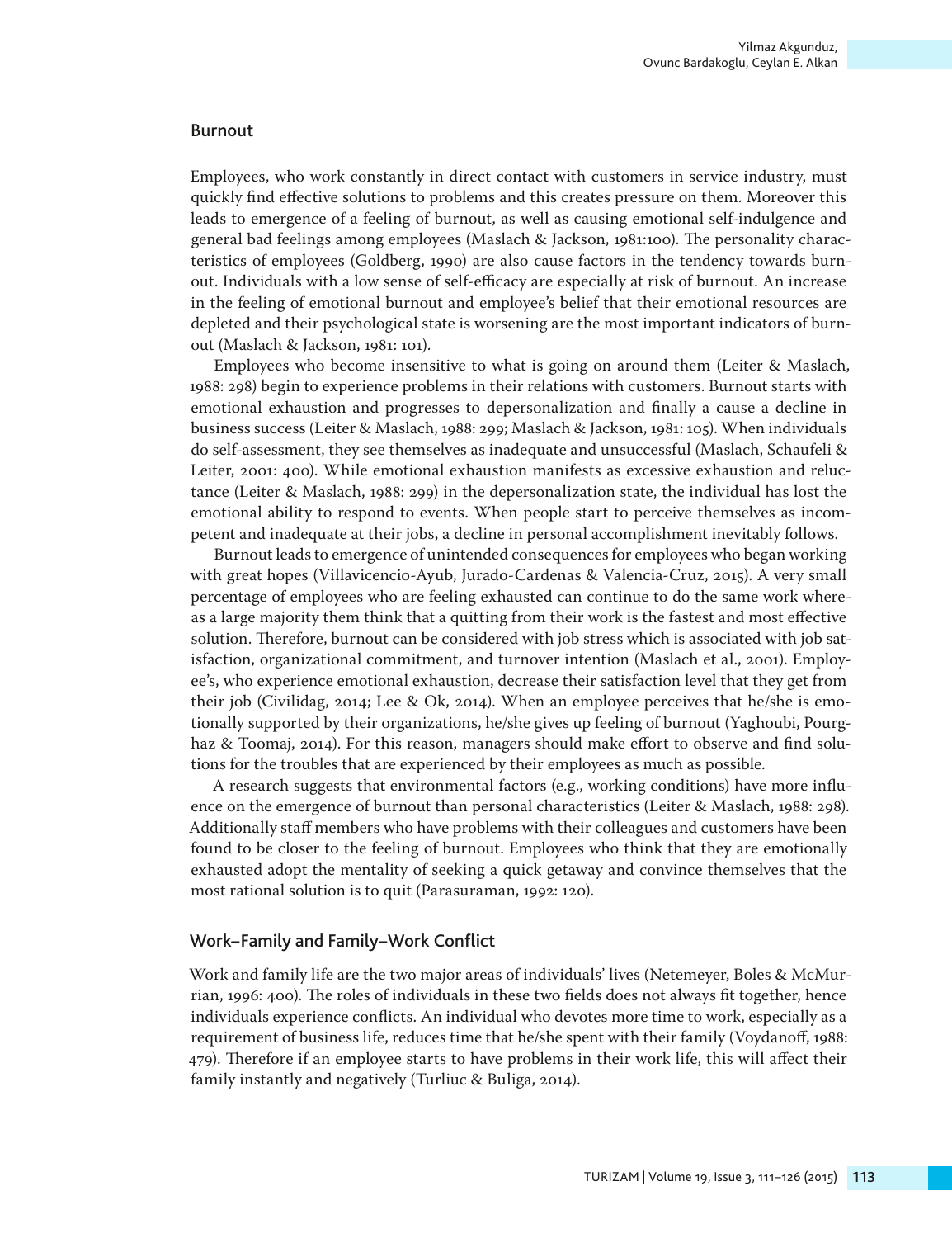Work–family conflict is revealed by the incompatibility of some role demands arising from work and family (Greenhaus & Beutell, 1985; Netemeyer, Brashear-Alejandro & Boles, 2004: 49). Conflicts which arise from family demands and hinder work–related tasks are described as family–work conflict (Netemeyer et al., 1996: 400). For example, time constraints and tension which is placed by family–related roles on work–related roles creates conflict. Work–family conflict, which is described as incongruity due to the simultaneous emergence of work and family roles (Parasuraman & Simmers, 2001: 551), has three dimensions: time, tension, and behavior (Greenhaus & Beutell, 1985). Time-based conflict (Rotondo, Carlson & Kincaid, 2003) is a difficulty to fulfill one role while fulfilling others (work or family), tension-based conflict is exposure to stress in an area that affects performance in other areas, and behavior-based conflict is the incongruence of behaviors that is required by roles which are in different areas. If organizations adjust their human resources policies in a way that employees feel relaxed in their family order to prevent work–family conflicts, rates of employee withdrawal will decrease (Nohe & Sonntag, 2014).

From the perspective of businesses, work–family and family–work conflict reduces individual productivity in the workplace and imposes a financial burden on the organization (Netemeyer et al., 2004: 57). When individuals lose their control on the challenges that they face in workplace, problems that over flow from the job, will effect negatively to individual's level of well-being, and significantly reduce individual's quality of life (Greenhaus, Bedeian & Mossholder, 1987). Factors such as long, inflexible working hours, shift work, and presence of preschool age children and elderly relatives in the family create conflicts for employees (Greenhaus & Beutell, 1985). The emergence of conflict directly relates to emotions, such as job satisfaction, burnout, turnover intention, psychological distress, and private life dissatisfaction (Netemeyer et al., 1996: 400). As an individual's sense of conflict becomes more severe, the adverse effects will increase (Greenhaus & Beutell, 1985). Studies on gender and conflict show that genders have different ways of experiencing conflicts (Voydanoff, 1988: 749). It has been found that, while duties and responsibilities in the workplace are more prominent in the foreground for men, responsibilities at home are more important to women. Whether employees are married or not is quite affective in having conflicts (Gamor, Amissah & Boakye, 2014). Because indefinite working times encountered in especially hotel business, this business is one of the most important premises of becoming evident in work–family conflicts. If managers realize that employees have work–family conflict and try to find plausible solutions for them, employees will start to feel better and increase their efficiency (Winefield, Boyd & Winefield, 2014).

# Development of Hypotheses

Work–family conflict, which is regarded as a form of inter-role conflict, occurs as a result of incompatibility between the role assumed as member of an organization and the role assumed as member of a family (Mete, Ünal & Bilen, 2014). Impact of work–family conflict on the behaviors of employees in organizations can be explained by spillover theory which is developed by Staines (1980). According to this theory, experiences of employees inside and outside the job environment have similarities. Both positive and negative overflow can be experienced. Tensions, pressures, and concerns within the family or the organization reveal negative emotions, while feelings, such as excitement, happiness, and development, reveal positive emotions (Onderoglu, 2010). Employees' family–work or work–family conflicts affect other employees and can lead to negative feelings among employees. Studies have shown that work–family life conflicts cause organizational problems, such as turnover intention (Carikci & Celikkol,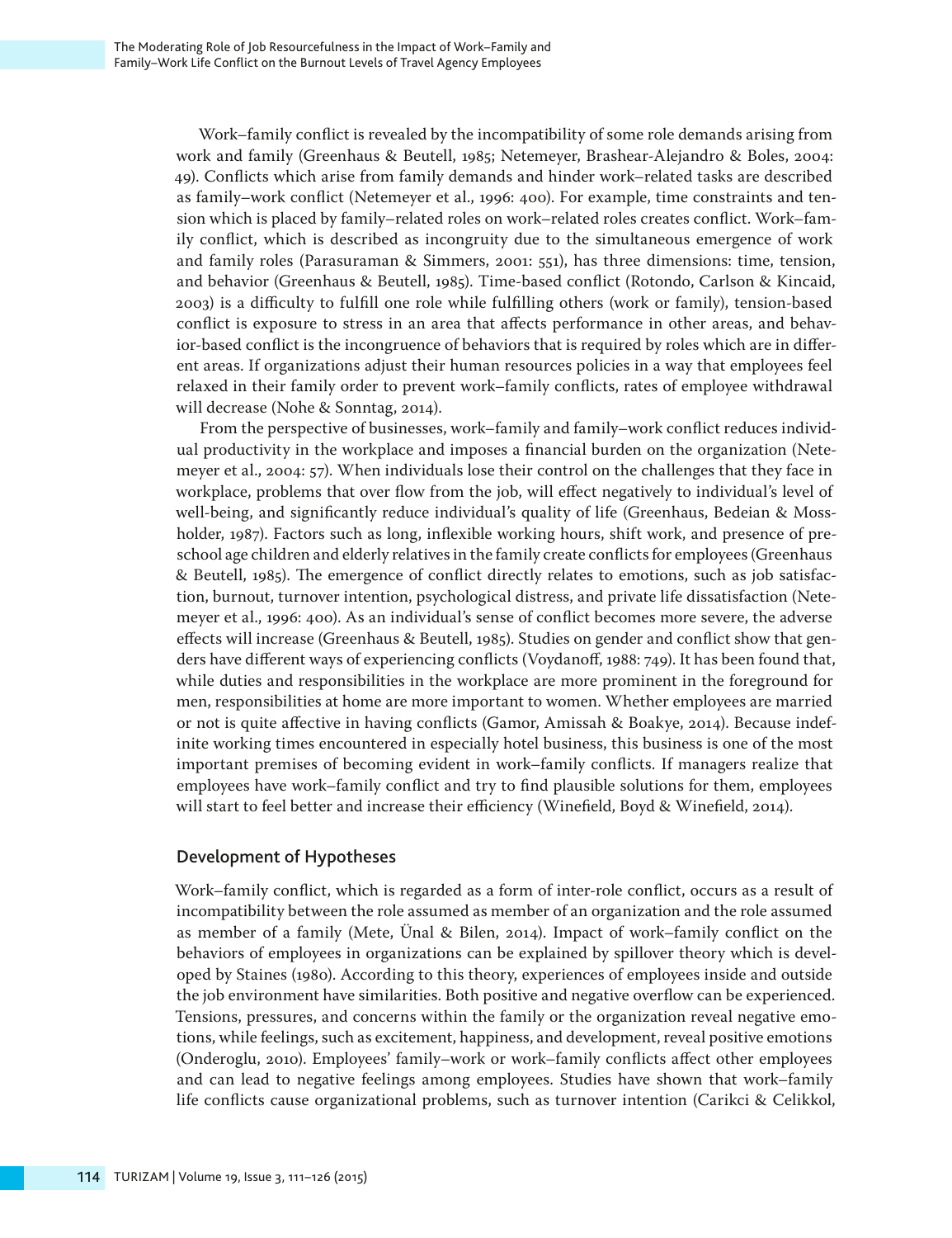2009; Karatepe & Uludag, 2008; Karatepe, 2009; Netemeyer et al., 2004) and burnout among employees (Cleveland et al., 2007; Karatepe, Sokmen, Yavas & Babakus, 2010). Based on the literature and spillover theory, hypotheses1 and 2 are proposed.

H1. Employees' work–family conflicts positively affect their feelings of burnout. H1a. Employees' work–family conflicts positively affect feelings of emotional burnout. H1b. Employees' work–family conflict positively affects feelings of personal accomplishment. H1c. Employees' work–family conflicts positively affect feelings of depersonalization. H2. Employees' family–work conflicts positively affect their feelings of burnout. H2a Employees' family–work conflicts positively affect feelings of emotional burnout. H2b. Employees' family–work conflicts positively affect feelings of personal accomplishment. H2c. Employees' family–work conflicts positively affect feelings of depersonalization.

Even if there is a reduction in resources that is available in organization, employees are expected to deliver same performance (Licata et al., 2003, p. 258). Employees with high levels of job resourcefulness produce better results with fewer resources and they can easily handle challenges that arise from conflicts of family and work roles (Hobfoll, 1989). Therefore, as a positive concept, job resourcefulness, is expected to reduce problems that might arise within an organization, such as feelings of burnout. Rod and Ashill (2009) determined that employees with high job resourcefulness, which is a personal trait, have lower levels of burnout. Based on the results of previous studies, if employees have job resourcefulness, their feelings of burnout are expected to be low. Hypothesis 3 is proposed in this context.

H3. Employees' job resourcefulness negatively affects feelings of burnout. H3a. Employees' job resourcefulness negatively affects feelings of emotional burnout. H3b. Employees' job resourcefulness negatively affects feelings of personal accomplishment. H3c. Employees' job resourcefulness negatively affects feelings of depersonalization.

Karatepe (2011) found that employees with higher job resourcefulness have lower levels of work–family conflict; additionally Kim, Shin & Umbreit (2007) reported that employees which have personal trait of compliance have lower levels of burnout. Employees' job resourcefulness is expected to have moderating role in the intensification of feelings of burnout by work–family and family–work conflict; therefore, hypotheses 4 and 5 are proposed.

H4. Job resourcefulness has a moderating role in the effect of employees' work–family conflict on feelings of burnout.

H4a. Job resourcefulness has a moderating role in the effect of employees' work–family conflict on feelings of emotional burnout.

H4b. Job resourcefulness has a moderating role in the effect of employees' work–family conflict on feelings of personal accomplishment.

H4c. Job resourcefulness has a moderating role in the effect of employees' work–family conflict on feelings of depersonalization.

H5. Job resourcefulness has a moderating role in the effect of employees' family–work conflict on feelings of burnout.

H5a. Job resourcefulness has a moderating role in the effect of employees' family –family conflict on feelings of emotional burnout.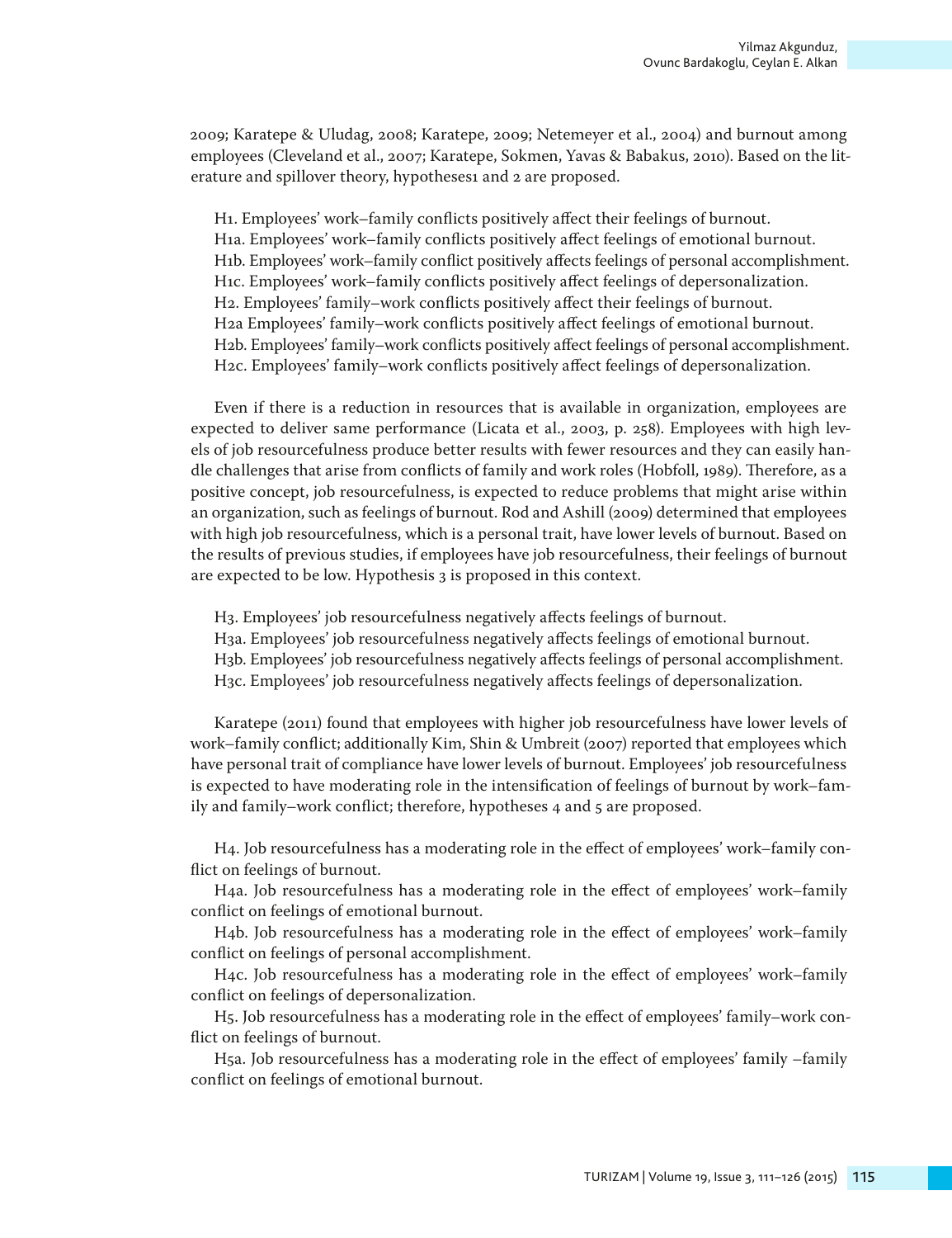

**Figure 1.** Research model

H5b. Job resourcefulness has a moderating role in the effect of employees' family –family conflict on feelings of personal accomplishment.

H5c. Job resourcefulness has a moderating role in the effect of employees' family –family conflict on feelings of depersonalization.

# **Methods**

## Population and sample

This study was applied to employees that work at travel agencies which operate in Izmir, Turkey. According to the records of Association of Turkish Travel Agencies (TURSAB), 374 travel agencies operate in Izmir. Data were collected from Alsancak, Konak, Karsiyaka, and Cankaya districts, which have high work flow. Intentional (decisional) sampling method was used in the study. Data were collected from travel agencies that operate in Alsancak (77 agencies), Konak (64 agencies), Karsiyaka (39 agencies), and Cankaya (26 agencies) districts. Population size was determined to be 618 based on an average of 3 employees per agency due to the lack of exact information about number of employees that work at the agencies. The population size for this study was calculated using the notation n=238, a 95% confidence interval, and a 5% margin of error for the main population (Hair et al., 2010). By the end of the data collection from 21 April–20 June 2014, 220 valid questionnaires were collected.

# Data Collection Tools

MBI was used to determine burnout feelings of employees. MBI which was developed by Maslach (1982) has been applied in many sectors including tourism. MBI has 3 dimensions (emotional burnout, depersonalization, and personal accomplishment) and 22 items (Maslach, 1982). A fivepoint likert type scale was used in the study. The scale was composed of expressions that range from 1 (never) to 5 (always). A version of MBI which was developed by Türkmen and Pelit (2008)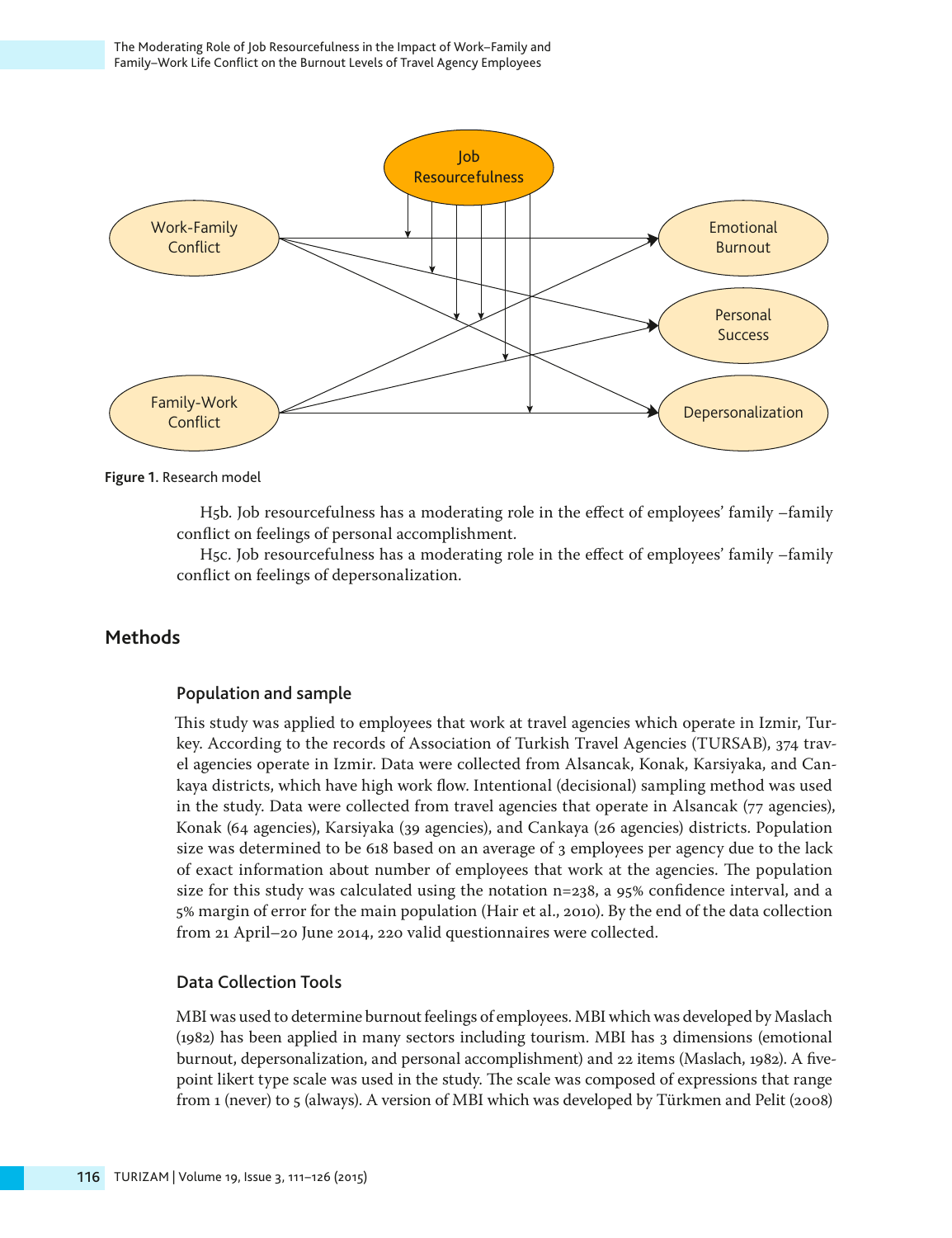was used in the study. Work-Family Conflict Scale was developed by Netenmeyer et al. (1996) and adapted by Efeoglu (2006). The adapted version of the scale was used in this study. The scale has two dimensions (work–family and family–work conflict), with five items each.

The Job Resourcefulness Scale which was developed by Licata et al. (2003: 269) has one dimension and four items. After the authors of this study translated the scale in Turkish, it was evaluated by three academicians in the field of organizational behavior. The scale was also modified based on the results of pilot test. The items of the Work-Family Conflict Scale and the Job Resourcefulness Scale were expressed in 5 point likert-type scale that range from 1 (disagree) to 5 (strongly agree).

In addition, the survey included two closed-ended items to determine participants' gender and educational status and three open-ended items to determine their age, department, and length of time at their current employer.

## Results

Table 1, which reports participants' demographic characteristics, shows that 61% are women (133), 71% have undergraduate and graduate degrees, 62% (130) are 30 years old or younger, 64% (134) have work experience of 6 years or more, and 52% (106) work in ticket sales.

|                         | $n = 220$ | $\%$ |                   | $n = 220$ | %  |  |  |
|-------------------------|-----------|------|-------------------|-----------|----|--|--|
| Gender                  |           |      | <b>Work Time</b>  |           |    |  |  |
| Women                   | 133       | 61   | 5 years or less   | 74        | 36 |  |  |
| Men                     | 86        | 39   | 6 years and above | 134       | 64 |  |  |
| <b>Education</b>        |           |      | Department        |           |    |  |  |
| Primary school          |           | 1    | Sales             | 106       | 52 |  |  |
| Secondary school        |           | 1    | Conferences       | 6         | 3  |  |  |
| High school             | 49        | 22   | Switchboard       |           | 1  |  |  |
| Associate's degree      | 61        | 28   | In-coming         | 6         | 3  |  |  |
| Bachelor's degree       | 92        | 43   | Travel advice     | 27        | 13 |  |  |
| Master's degree         | 11        | 5    | Marketing         | 10        | 5  |  |  |
| Age                     |           |      | Management        | 15        | 7  |  |  |
| 30 years old or younger | 130       | 62   | Accounting        | 13        | 6  |  |  |
| 31 years old or older   | 78        | 38   | Operations        | 18        | 9  |  |  |

**Table 1.** Demographic characteristics of participants

The convergent and discriminant validity of the overall measurement quality is employed through confirmatory factor analysis (CFA) (Anderson & Gerbing, 1988). It is necessary for the standardized loads not to be below 0.50 or over 0.70; and t values should be over 1.96 (Hair, Black, Babin & Anderson, 2010). Therefore, internal consistency reliability was checked through composite reliability using the cut-off value of 0.70 (Hair et al., 2010). Three items from emotional burnout, two items from personal accomplishment, and one item from the depersonalization measurement were excluded from the analysis.

The final results of CFA revealed the following fit statistics:  $X^2$ =836.50; df=390  $X^2$ /df= 2.14; root mean square error of approximation=0.066; goodness-of-fit index=0.88; adjusted goodness of fit index=0.84; parsimony goodness of fit index=0.66; comparative fit index=0.97; incre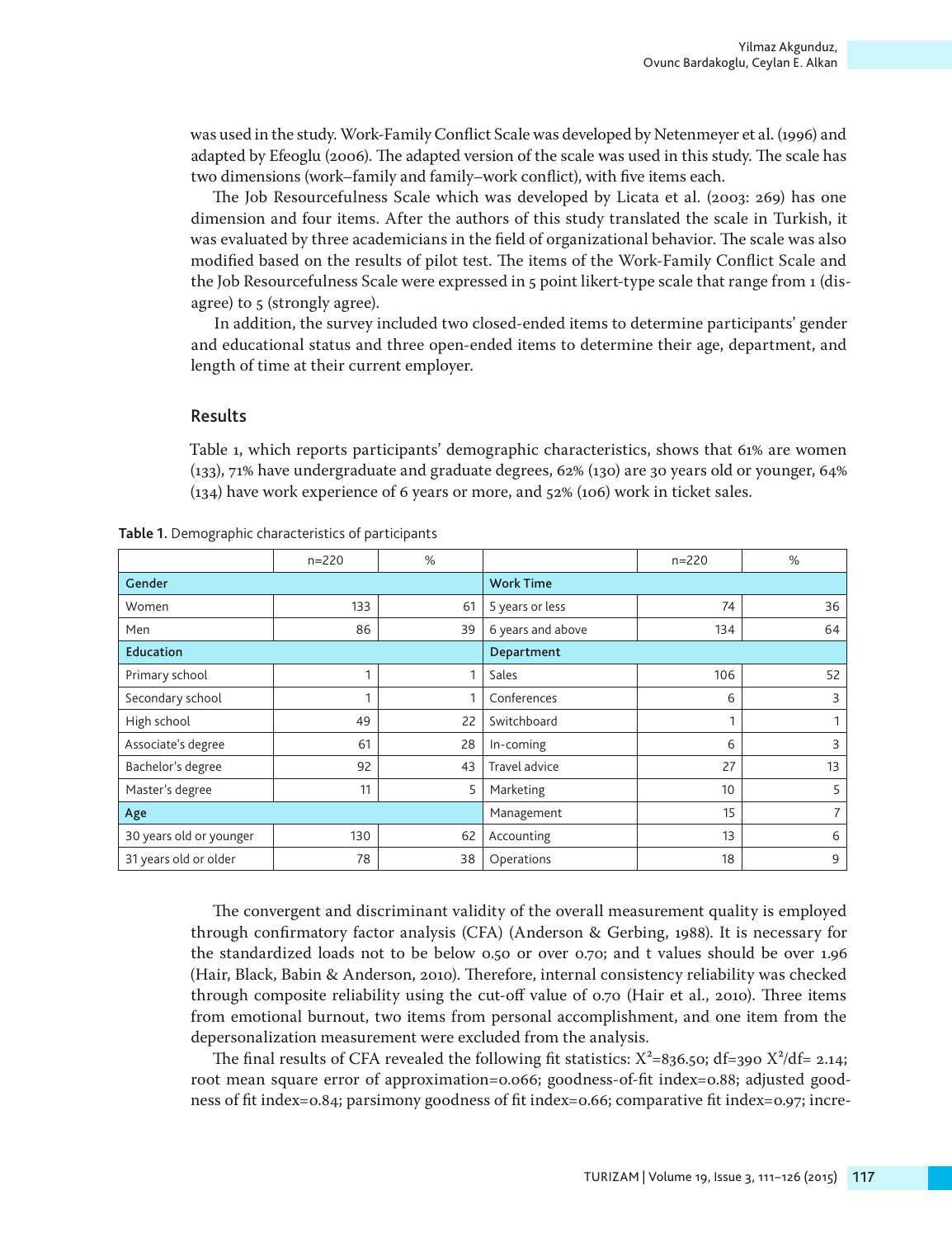mental fit index=0.97; relative fit index=0.95; parsimony normed fit index=0.81; non-normed fit index=0.96; normed fit index=0.96; root mean square residual=0.044; and standardized root mean square residual=0.053. The results indicated a reasonable fit of the four-factor model to the data. As shown in Table 2, the results collectively showed that there was evidence of convergent validity (Hair et al., 2010).

## **Table 2.** CFA results

|                                                                                                 | Standardized<br>loading | t-value | <b>AVE</b> | <b>CR</b> |
|-------------------------------------------------------------------------------------------------|-------------------------|---------|------------|-----------|
| <b>Emotional Burnout (6 items)</b>                                                              |                         |         | 0.55       | 0.88      |
| I feel emotionally drained from my work.                                                        |                         |         |            |           |
| I feel frustrated by my job.                                                                    |                         |         |            |           |
| I feel burned out from my work.                                                                 |                         |         |            |           |
| Working with people all day is really a strain for me.                                          | 0.83                    | 14.63   |            |           |
| I feel fatigued when I get up in the morning and have to face another day on the job.           | 0.73                    | 12.15   |            |           |
| I feel used up at the end of the workday.                                                       | 0.77                    | 13.14   |            |           |
| I feel I am working too hard on my job.                                                         | 0.64                    | 10.07   |            |           |
| I feel like I am at the end of my rope.                                                         | 0.64                    | 10.17   |            |           |
| Working with people directly puts too much stress on me                                         | 0.80                    | 13.81   |            |           |
| Personal Accomplishment (6 items)                                                               |                         |         | 0.51       | 0.86      |
| I deal effectively with the problems of my customers.*                                          |                         |         |            |           |
| I feel I am positively influencing other people's lives through my work.*                       |                         |         |            |           |
| I feel exhilarated after working closely with my customers.*                                    | 0.74                    | 12.02   |            |           |
| I can easily create a relaxed atmosphere with my customers.*                                    | 0.70                    | 11.03   |            |           |
| I feel very energetic.                                                                          | 0.54                    | 7.96    |            |           |
| I have accomplished many worthwhile things in this job.*                                        | 0.87                    | 16.91   |            |           |
| I can easily understand how my recipients feel about things                                     | 0.60                    | 9.13    |            |           |
| In my work, I deal with emotional problems very calmly.*                                        | 0.79                    | 13.09   |            |           |
| Depersonalization (5 items)                                                                     |                         |         | 0.56       | 0.84      |
| I feel I treat some customers as if they were impersonal objects                                |                         |         |            |           |
| I have become more callous towards people since I took this job.                                | 0.87                    | 12.37   |            |           |
| I worry that this job is hardening me emotionally.                                              | 0.64                    | 10.01   |            |           |
| I do not really care what happens to some customers.                                            | 0.71                    | 11.82   |            |           |
| I feel customers blame me for some of their problems.                                           | 0.76                    | 14.80   |            |           |
| <b>Work-Family Conflict</b>                                                                     |                         |         | 0.61       | 0.89      |
| The demands of my work interfere with my home and family life.                                  | 0.75                    | 12.48   |            |           |
| The amount of time my job takes up makes it difficult to fulfill my family<br>responsibilities. | 0.84                    | 14.68   |            |           |
| Things I want to do at home do not get done because of the demands my job puts on me.           | 0.83                    | 14.32   |            |           |
| My job produces strain that makes it difficult to fulfill family duties.                        | 0.81                    | 14.01   |            |           |
| Due to work-related duties, I have no make changes to my plans for family activities.           | 0.65                    | 10.28   |            |           |
| <b>Family-Work Conflict</b>                                                                     |                         |         | 0.59       | 0.88      |
| The demands of my family or spouse interfere with work-related activities.                      | 0.69                    | 11.05   |            |           |
| I have to put off doing things at work because of demands on my time at home.                   | 0.77                    | 13.01   |            |           |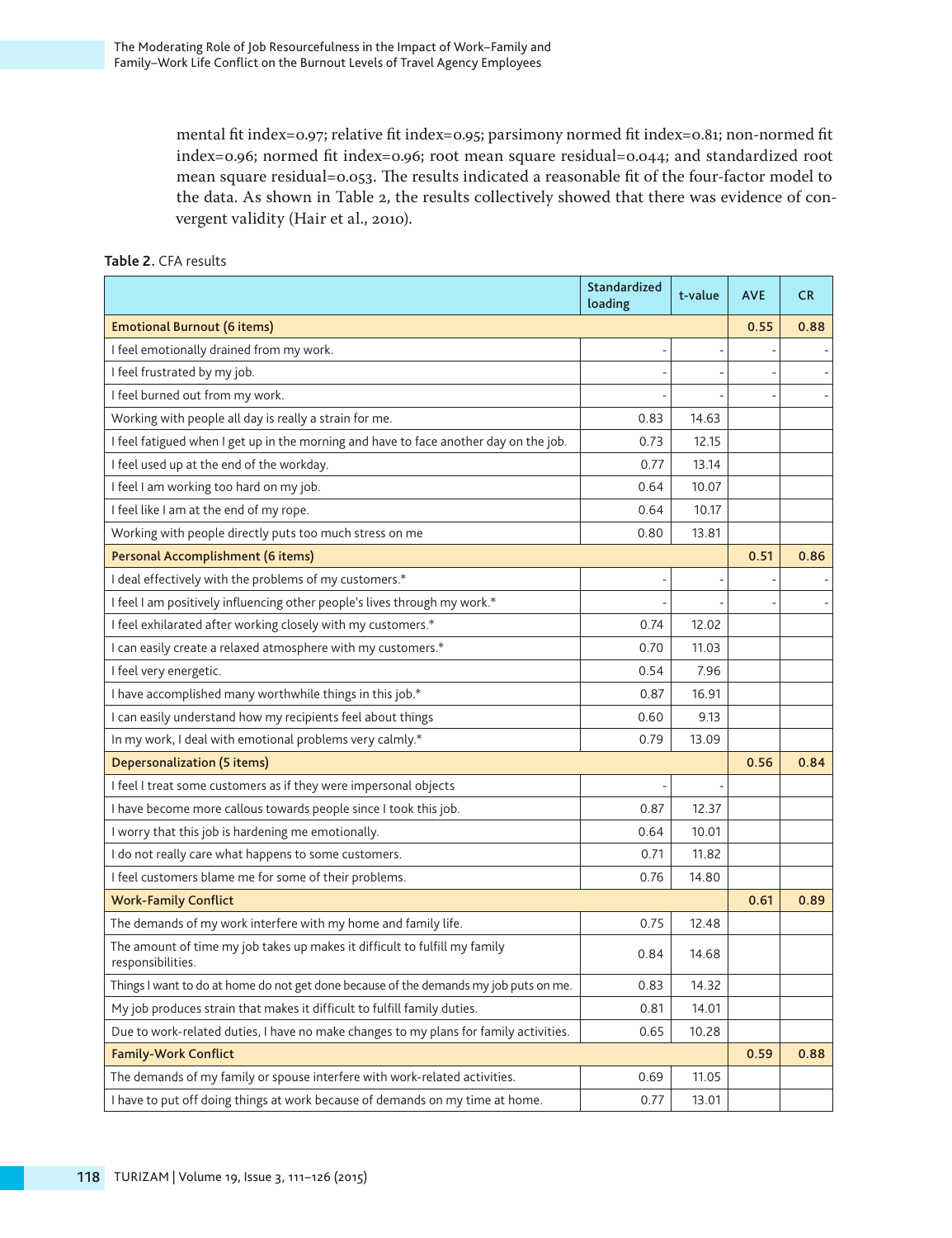|                                                                                                                                               | Standardized<br>loading | t-value | <b>AVE</b> | <b>CR</b> |  |  |  |
|-----------------------------------------------------------------------------------------------------------------------------------------------|-------------------------|---------|------------|-----------|--|--|--|
| Things I want to do at work do not get done because of the demands of my family or<br>spouse.                                                 | 0.81                    | 13.79   |            |           |  |  |  |
| My home life interferes with my responsibilities at work such as getting to work on<br>time, accomplishing daily tasks, and working overtime. | 0.79                    | 13.51   |            |           |  |  |  |
| Family-related strain interferes with my ability perform job-related duties.                                                                  | 0.78                    | 13.11   |            |           |  |  |  |
| <b>Job Resourcefulness</b>                                                                                                                    |                         |         |            |           |  |  |  |
| When it comes to completing tasks at my job I am very clever and enterprising                                                                 | 0.81                    | 13.55   |            |           |  |  |  |
| am able to make things happen in the face of scarcity at my job                                                                               | 0.85                    | 14.57   |            |           |  |  |  |
| At my job, I think I am a fairly resourceful person.                                                                                          | 0.75                    | 12.17   |            |           |  |  |  |
| On the job I am clever and inventive in overcoming barriers.                                                                                  | 0.72                    | 11.66   |            |           |  |  |  |

*Notes: All loadings are significant at the 0.01 level. AVE, average variance extracted; CR, composite reliability;* 

*–, dropped during CFA. \*Reversed scored.* 

*Model fit statistics: X²=836.50 df=390 X²/df= 2.14 AGFI = 0.84; GFI = 0.88; CFI =0.97; IFI=0.97; RMSEA=0.066.*

In this study, the discriminant validity was also assessed. Fornell & Lacker (1981) suggest that the AVE value of every construct should be greater than the squared correlation coefficient with other constructs. Table 3 confirms the discriminant validity.

**Table 3.** Discriminant validity

|                          |      |      | 3    | 4    |      | 6    |
|--------------------------|------|------|------|------|------|------|
| <b>Emotional Burnout</b> | 0.55 |      |      |      |      |      |
| Personal accomplishment  | 0.55 | 0.51 |      |      |      |      |
| Depersonalization        | 0.40 | 0.27 | 0.56 |      |      |      |
| Work-Family Conflict     | 0.04 | 0.11 | 0.29 | 0.61 |      |      |
| Family-Work Conflict     | 0.37 | 0.17 | 0.13 | 0.08 | 0.59 |      |
| Job Resourcefulness      | 0.21 | 0.08 | 0.15 | 0.12 | 0.25 | 0.61 |

*Note:* 

*The numbers in the cells of diagonal line are AVE;* 

*The numbers in the cells of off-diagonal line are squared correlation coefficients of one factor with another factor; Denotes significance level of 0.01.*

> The means, standard error values, reliability, and correlation values of burnout, job resourcefulness, and work–family and family–work conflict, which were analyzed in the research, are presented in Table 4.

**Table 4.** Descriptive analyses

|                            | Mean  | SD.   |         |         |         | 4       |      |  |
|----------------------------|-------|-------|---------|---------|---------|---------|------|--|
| 1. Emotional Burnout       | 2.813 | 0.830 |         |         |         |         |      |  |
| 2. Personal Accomplishment | 3.815 | 0.599 | 0.74    |         |         |         |      |  |
| 3. Depersonalization       | 2.291 | 0.917 | 0.63    | 0.52    |         |         |      |  |
| 4. Job Resourcefulness     | 3.956 | 0.661 | $-0.20$ | $-0.33$ | $-0.54$ |         |      |  |
| 5. Work-Family Conflict    | 2.911 | 1.002 | 0.61    | 0.41    | 0.36    | $-0.29$ |      |  |
| 6. Family-Work Conflict    | 2.212 | 1.105 | 0.46    | 0.28    | 0.39    | $-0.34$ | 0.50 |  |

*Note. Denotes significance level of 0.01; SD is standard deviation*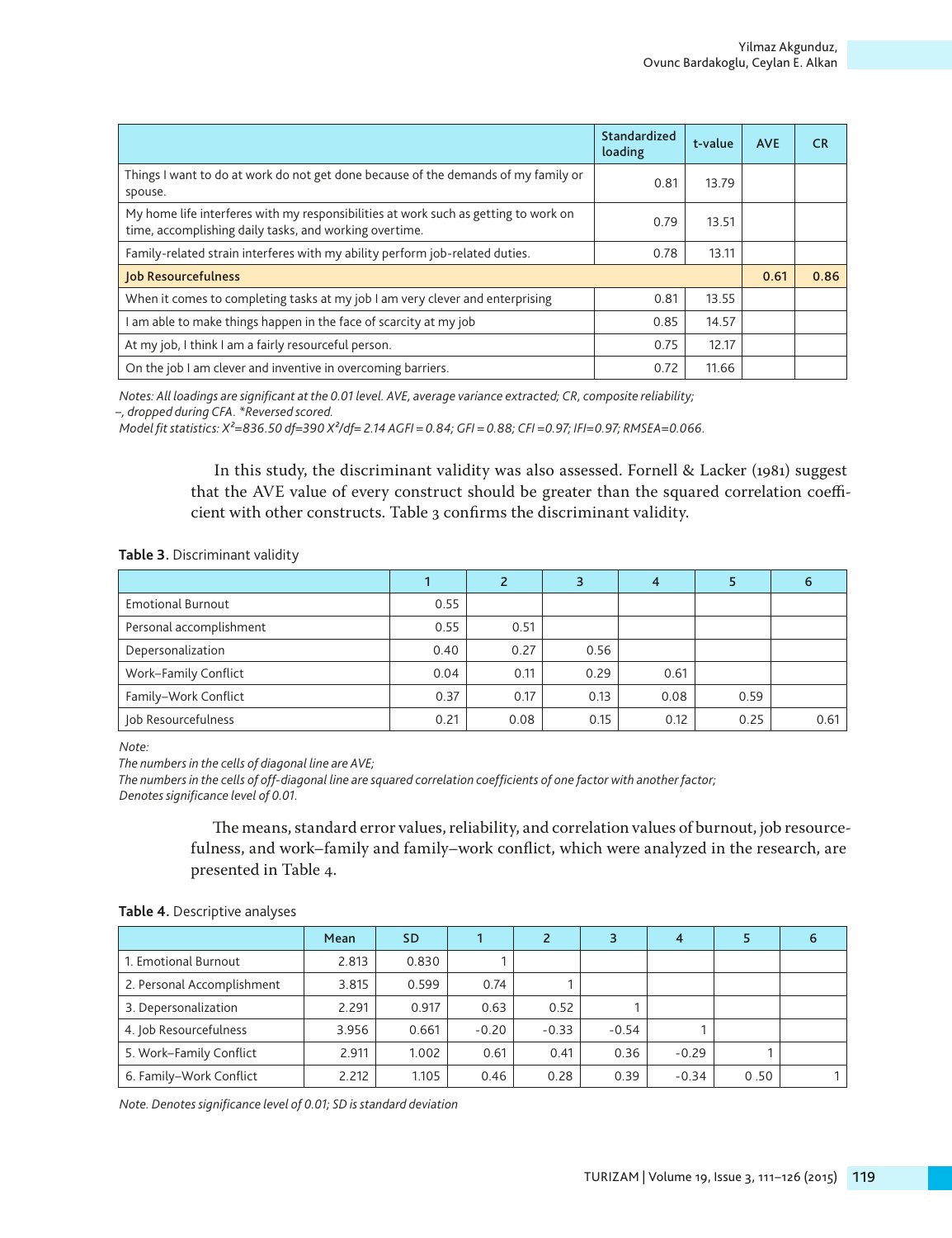In the correlation analysis, emotional burnout was found to have significant negative relationship with job resourcefulness ( $r = 0.20$  p $\langle 0.01 \rangle$ ; positive relationship with work–family conflict (r=0.61 p<0.01), and family–work conflict (r=0.46 p<0.01). Personal accomplishment have significant negative relationship with job resourcefulness ( $r=0.33$  p $<0.01$ ); positive relationship with work–family conflict (r=0.41 p<0.01), and family–work conflict (r=0.28 p<0.01). Depersonalization have significant negative relationship with job resourcefulness ( $r=0.54$  p $<0.01$ ); positive relationship with work–family conflict (r=0.36 p<0.01), and family–work conflict (r=0.39 p<0.01). Additionally, job resourcefulness was found to have significant negative relationship with work–family conflict (r=0.29 p<0.01), and family–work conflict (r=0.34 p<0.01).

The results of the hierarchical regression analysis conducted to test the proposed hypotheses are summarized in Table 5, 6, and 7.

|                              | <b>Emotional Burnout</b>                     |                |                  |           |                    | <b>Emotional Burnout</b>                     |          |                  |           |  |
|------------------------------|----------------------------------------------|----------------|------------------|-----------|--------------------|----------------------------------------------|----------|------------------|-----------|--|
| <b>Independent Variables</b> |                                              |                | Number of Levels |           |                    |                                              |          | Number of Levels |           |  |
|                              |                                              | $\mathbf{1}$ . | 2.               | 3.        |                    | <b>Independent Variables</b>                 | 1.       | 2.               | 3.        |  |
|                              | Work-Family Conflict                         | $0.538*$       | $0.551*$         | $0.958*$  |                    | Family-Work Conflict                         | $0.414*$ | 0.410            | $-0.305$  |  |
| $\mathbf{H}$                 | Job Resourcefulness                          |                | $-0.153*$        | $-0.121*$ | - 11               | Job Resourcefulness                          |          | $-0.23*$         | $-0.127*$ |  |
| $\mathbf{III}$               | Work-Family Conflict*<br>Job Resourcefulness |                |                  | $-0.483*$ | $\mathbf{H}$       | Family-Work Conflict*<br>Job Resourcefulness |          |                  | 0.085     |  |
|                              |                                              | 88.743         | 49.311           | 33.743    | F                  |                                              | 45.138   | 22.548           | 15.302    |  |
| R                            |                                              | 0.538          | 0.559            | 0.565     | R                  |                                              | 0.414    | 0.415            | 0.419     |  |
|                              | $R2$ at each step                            | 0.289          | 0.312            | 0.319     | $R^2$ at each step |                                              | 0.172    | 0.172            | 0.175     |  |
| $\Delta R^2$                 |                                              | 0.286          | 0.306            | 0.320     | $\triangle R^2$    |                                              | 0.107    | 0.166            | 0.164     |  |
| Sig                          |                                              | 0.000          | 0.000            | 0.000     | Sig                |                                              | 0.000    | 0.000            | 0.000     |  |

**Table 5.** Regression analysis results on the moderator role of job resourcefulness

*\* p-Value < 0.01*

The finding in Table 5 show that although work-family conflict and family-work conflict have a significantly positive effect on employees' emotional burnout, job resourcefulness has a significantly negative effect on employees' emotional burnout. Therefore H1a, H2a, and H3a are supported.

As reported in Table 5, the interaction of work-family conflict and job resourcefulness significantly negative effect on employees' emotional burnout (β=-0.483 p<0.01). There is a significant increment in  $\mathbb{R}^2$  of the model ( $\Delta \mathbb{R}^2$  =0.32 p<0.05). Therefore, Hypothesis 4a is supported. In addition, according to Table 6, the interaction of family-work conflict and job resourcefulness does not significant effect on employees' emotional burnout (β=-0.085, p>0.05). Therefore, Hypothesis 5a is not supported.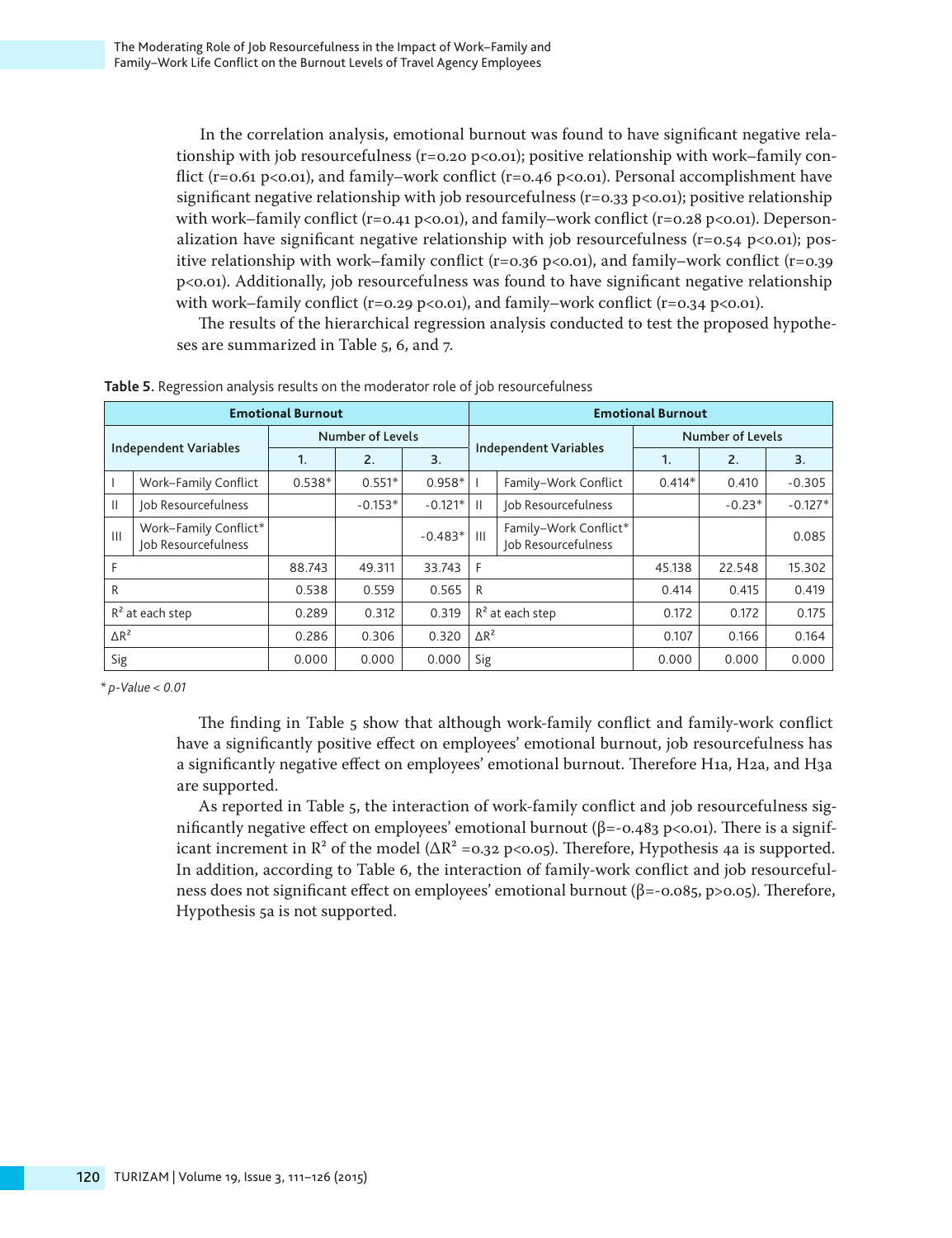|                              | <b>Personal Accomplishment</b>               |              |                  |           |                   | <b>Personal Accomplishment</b>               |              |                         |           |  |  |
|------------------------------|----------------------------------------------|--------------|------------------|-----------|-------------------|----------------------------------------------|--------------|-------------------------|-----------|--|--|
| <b>Independent Variables</b> |                                              |              | Number of Levels |           |                   |                                              |              | <b>Number of Levels</b> |           |  |  |
|                              |                                              | $\mathbf{1}$ | 2.               | 3.        |                   | <b>Independent Variables</b>                 | $\mathbf{1}$ | 2.                      | 3.        |  |  |
|                              | Work-Family Conflict                         | $0.466*$     | $0.483*$         | $0.567*$  |                   | Family-Work Conflict                         | $0.374*$     | $0.360*$                | $-0.298*$ |  |  |
| $\mathbf{H}$                 | Job Resourcefulness                          |              | $-0.184*$        | $-0.139*$ | $\mathbf{H}$      | Job Resourcefulness                          |              | $-0.170*$               | $-0.358*$ |  |  |
| $\mathbf{III}$               | Work-Family Conflict*<br>Job Resourcefulness |              |                  | $-0.101$  | $\mathbf{III}$    | Family-Work Conflict*<br>Job Resourcefulness |              |                         | 0.585     |  |  |
| F                            |                                              | 60.420       | 36.262           | 24.101    | F                 |                                              | 35.514       | 18.371                  | 13.371    |  |  |
| R                            |                                              | 0.466        | 0.500            | 0.501     | R                 |                                              | 0.374        | 0.381                   | 0.396     |  |  |
| $R2$ at each step            |                                              | 0.217        | 0.250            | 0.251     | $R2$ at each step |                                              | 0.140        | 0.145                   | 0.157     |  |  |
| $\triangle R^2$              |                                              | 0.213        | 0.244            | 0.240     | $\Delta R^2$      |                                              | 0.136        | 0.137                   | 0.145     |  |  |
| Sig                          |                                              | 0.000        | 0.000            | 0.000     | Sig               |                                              | 0.000        | 0.000                   | 0.000     |  |  |

| Table 6. Regression analysis results on the moderator role of job resourcefulness |  |  |
|-----------------------------------------------------------------------------------|--|--|
|-----------------------------------------------------------------------------------|--|--|

*\* p-Value < 0.01*

The finding in Table 6 show that although work-family conflict and family-work conflict have a significantly positive affect on employees' personal accomplishment, job resourcefulness has a significantly negative effect on employees' personal accomplishment. Therefore H1b, H2b, and H3b are supported. In addition, according to Table 6 neither the interaction of work-family conflict and job resourcefulness, nor the interaction of family-work conflict and job resourcefulness significantly affect employees' personal accomplishment. Therefore, Hypothesis 4b, and 5b are not supported.

The finding in Table 7 show that although work-family conflict and family-work conflict have a significantly positive affect on employees' depersonalization, job resourcefulness has a significantly negative effect on employees' depersonalization. Therefore H1c, H2c, and H3c are supported. As indicated in Table 7, both interaction of work-family conflict and job resourcefulness  $(\beta = 0.522 \text{ p}<0.01)$ , and the interaction of family-work conflict and job resourcefulness  $(\beta = 0.176 \text{ p} < 0.01)$  significantly and positively affect employees' depersonalization. Therefore, Hypothesis 4c and 5c are supported. These results indicate that job resourcefulness reduces detrimental effects of work-family and family-work conflict on employees' depersonalization.

|                              | Depersonalization                            |          |                  |           |                   | Depersonalization                            |          |                  |           |  |
|------------------------------|----------------------------------------------|----------|------------------|-----------|-------------------|----------------------------------------------|----------|------------------|-----------|--|
| <b>Independent Variables</b> |                                              |          | Number of Levels |           |                   |                                              |          | Number of Levels |           |  |
|                              |                                              | 1.       | 2.               | 3.        |                   | <b>Independent Variables</b>                 | 1.       | 2.               | 3.        |  |
|                              | Work-Family Conflict                         | $0.382*$ | $0.362*$         | $0.827*$  |                   | Family-Work Conflict                         | $0.202*$ | $0.265*$         | $0.433*$  |  |
| $\mathbf{H}$                 | Job Resourcefulness                          |          | $-0.232*$        | $-0.476*$ | $\mathbf{H}$      | Job Resourcefulness                          |          | $-0.316*$        | $-0.403*$ |  |
| $\mathbf{III}$               | Work-Family Conflict*<br>Job Resourcefulness |          |                  | $0.522*$  | $\mathbf{III}$    | Family-Work Conflict*<br>Job Resourcefulness |          |                  | $0.176*$  |  |
| F                            |                                              | 37.272   | 26.998           | 18.899    | F                 |                                              | 9.311    | 17.194           | 11.513    |  |
| R                            |                                              | 0.382    | 0.446            | 0.456     | R                 |                                              | 0.202    | 0.370            | 0.371     |  |
| $R^2$ at each step           |                                              | 0.146    | 0.199            | 0.208     | $R2$ at each step |                                              | 0.041    | 0.137            | 0.138     |  |
| $\Delta R^2$                 |                                              | 0.142    | 0.192            | 0.197     | $\Delta R^2$      |                                              | 0.037    | 0.129            | 0.126     |  |
| Sig                          |                                              | 0.000    | 0.000            | 0.000     | Sig               |                                              | 0.000    | 0.000            | 0.000     |  |

**Table 7.** Regression analysis results on the moderator role of job resourcefulness

*\* p-Value < 0.01*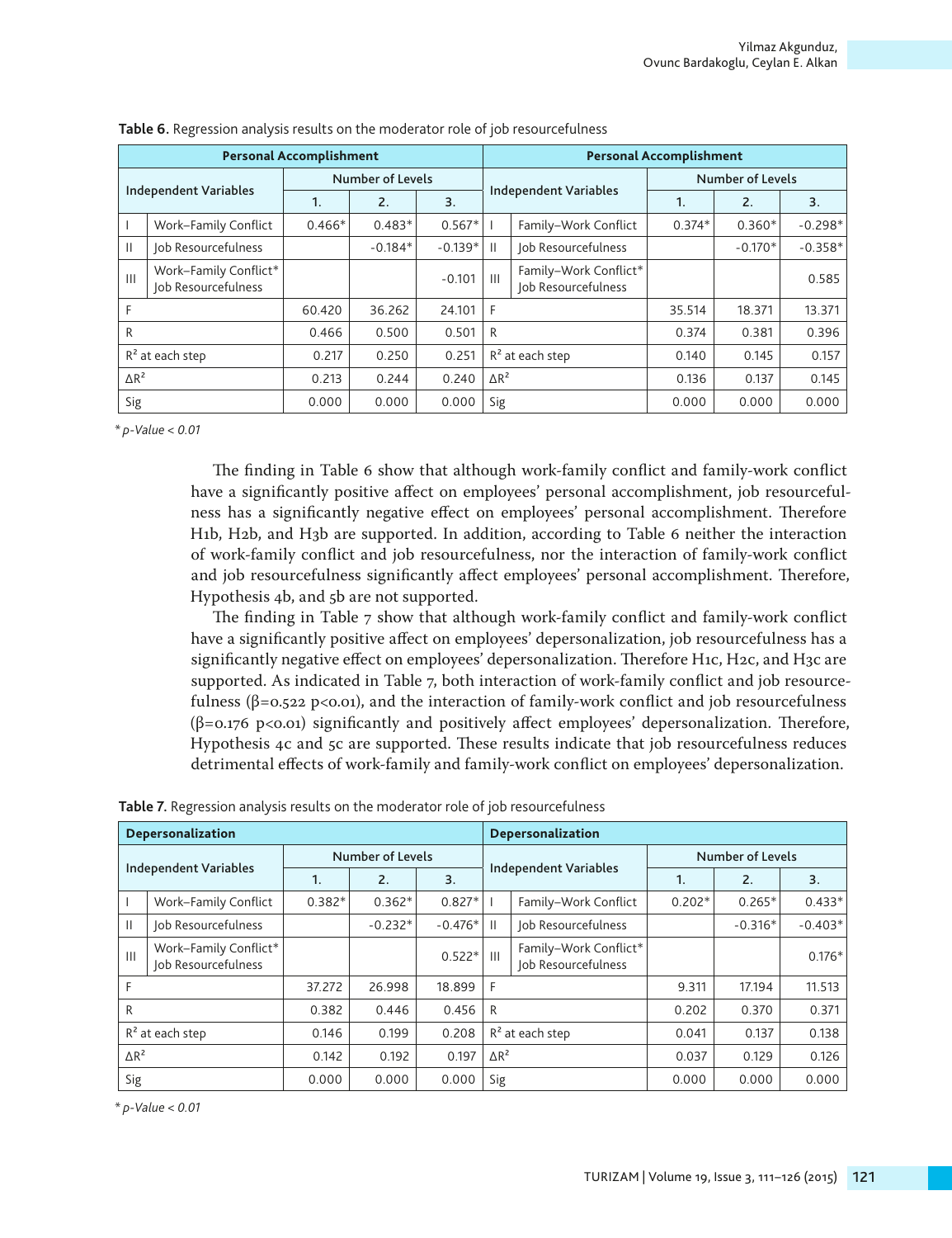# **Discussion**

The aim of this study is to determine the effect of work–family conflict and family–work conflict on employee burnout (emotional burnout, personal accomplishment, and depersonalization) and moderating role of job resourcefulness in this effect on travel agency employees. The present study contributes to the literature in particular by investigating job resourcefulness as a moderator role of effects of work-family conflict and family-work conflict on burnout via data which were gathered from travel agencies of Izmir.

Results demonstrate that work-family conflict and family-work conflict increase travel agencies employees' emotional burnout, personal accomplishment, and depersonalization. This finding corresponds with previous studies (Adam et al., 2008; Jensen, 2014; Lingard & Francis, 2006; Wang, Liu, Wang & Wang, 2012). It can be argued that effects of work–family conflict on burnout feelings cause employees to feel tired, exhausted, and helpless in the work environment because time and labor is needed to fulfill their job requirements to create some problems. To derive maximum benefit from employees, businesses sometimes assign employees over workload which might adversely affect their family life. Employees, who strive to accomplish these tasks, cannot fulfill their responsibilities to their families. However, when considered in the long run, it is natural that employees will face numerous adversities when they cannot fulfill their family responsibilities due to their workload or job responsibilities. Behaviors of employees whose jobs cause problems in their family lives are negatively affected by this dynamic. Therefore, when determining employees' duties and responsibilities, managers should assign employees a level of tasks and responsibilities that will not adversely affect their family life. Therefore this approach will allow the businesses to benefit more from its employees in the long run.

In this study family–work conflict was found to increase levels of employee emotional burnout, personal accomplishment, and depersonalization. It can be seen that employees who struggle to fulfill family responsibilities feel tired, exhausted, and sometimes helpless at their jobs. The findings support previous studies in the literature (Burke & Greenglass, 2001; Karatepe et al., 2010; Lin, Huang, Yang & Chiang, 2014; Rupert, Stevanovi & Hunley, 2009). Managers should arrange working hours of employees the way that employees could fulfill their responsibilities to their families as a social and physiological being; likewise they should also take account of their special situations. Therefore this approach might help to reduce family–work conflict and the reduced family–work conflict will help to decrease employees' feelings of burnout.

Evidence from this study indicates that organizational success is effective in decreasing exhaustion level of travel agency employees. Business success of employees is directly related with their work efficiency and their capabilities of coping with problems arising in this process (Ashill, Rod, Thirkell & Corruthers, 2009). Therefore assigning tasks to employees who are appropriate for their abilities will increase organizational success hence decrease level of exhaustion of employees. Findings of this study indicate that work-family conflict increase emotional exhaustion and depersonalization and decrease organizational success. Depending on the evidences regarding directing effect of organizational success, it is certain that work– family and family–work conflict increase emotional exhaustion and depersonalization on the contrary organizational success weakens this negative effect. For this reason, if managers increase employees' work success, it is possible that managers would decrease work–family and family–work conflicts, emotional exhaustion and depersonalization. It is clear that in order to increase employees' business success, managers should maintain training and coaching applications autonomously and give feedbacks to employees.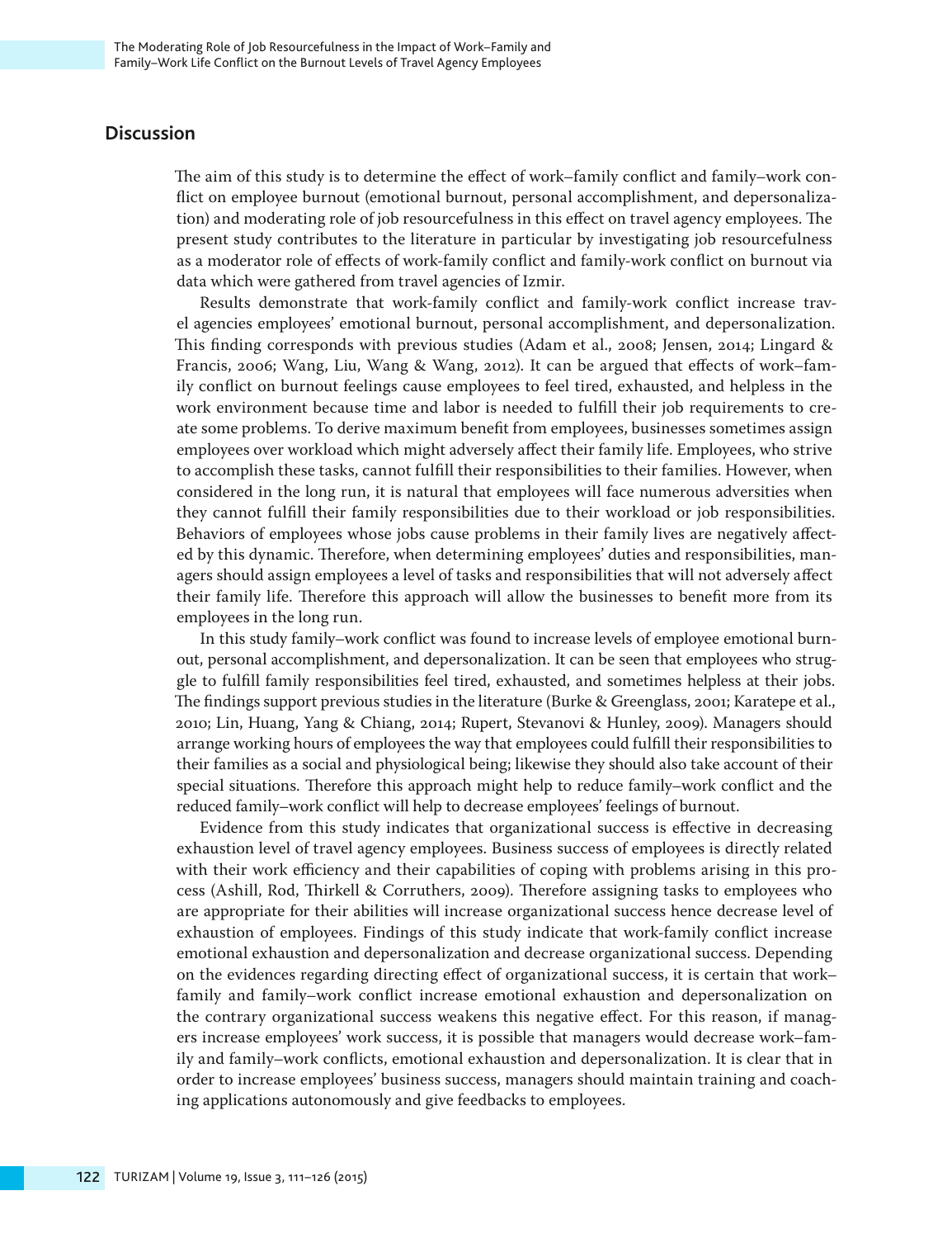# **Limitations and Future Research**

The sample of this study is limited with travel agency employees in Izmir. The required sample size was collected however the preferred method of data collection and sampling method are the limitations of the study. To reduce negative impact of the limitations, future studies should use quota sampling method that takes into account distribution of departments at travel agencies. Additionally they should also support survey results with in-depth interviews, and recruit a larger sample from other tourism businesses.

This study used the MBI, Work–Family Conflict Scale, and Job Resourcefulness Scale. Participants were able to assess themselves only in this context. In future studies, investigating variables such as burnout, work–family conflict, and job resourcefulness, along with personality traits and core self-evaluation, could determine the relationships between the variables in question and the influence of participants' evaluation of their personality characteristics on their feelings of burnout. Additionally, future studies could test different hypotheses by including statements about how the variables in question affect employees' job performance and turnover intention.

# **References**

- Adam, S., Zsuza, G., & Susanszky, E. (2008). Physician burnout in Hungary a potential role for work-family conflict. *Journal of Health Psychology*, 13(7), 847-856.
- Anderson, J. C., & Gerbing, D.W. (1988). Structural equation modeling in practice: A review and recommended two-step approach. *Psychological Bulletin*, 103, 411–423.
- Ashill, N. J., Rod, M., Thirkell, P., & Corruthers, J. (2009). Job resourcefulness, symptoms of burnout and service recovery performance: An examination of call center frontline employees. *Journal of Service Marketing*, 23(5), 338-350.
- Benet-Martinez, V., & John, O. P. (1998). Los cinco grandes across cultures and ethnic groups: Multitrait multi method analyses of the big five in Spanish and English. *Journal of Personality and Social Psychology*, 75(3), 729-750.
- Burke, R. J., & Greenglass, E. R. (2001). Hospital restructuring, work-family conflict and psychological burnout among nursing staff. *Psychology and Health*, 16(5), 583-594.
- Carikci, İ. H., & Celikkol, Ö. (2009). The effects of work family conflict on organizatıonal commitment and intention to leave. Journal of Süleyman Demirel University Institue of Social Sciences, 2009/1(9), 153-170.
- Chen, F. F., & Kao, Y. L. (2012). Moderating effects of work engagement and job tenure on Burnout-performance among flight attendants. *Journal of Air Transport Management*, 25, 61-63.
- **Civilidag, A. (2014). Hotel employees' mobbing, burnout, job satisfaction and perceived organizational support: a research on hospitality in Turkey. European Scientific Journal, 10(35), 1-22.**
- Cleveland, J. N., O'Neill, J. W., Himelright, J. L., Harrison, M. M., Crouter, A. C., & Drago, R. (2007). Work and family issues in the hospitality industry: Perspectives of entrants, managers, and spouses. *Journal of Hospitality and Tourism Research,* 31(3), 275–298.
- Efeoglu, İ. E. (2006). *The effects of work famıly conflict on job stress, job satisfaction and organ*izational commitment: A study in the pharmaceutical industry. Unpublished master's thesis,. Çukurova University, Adana.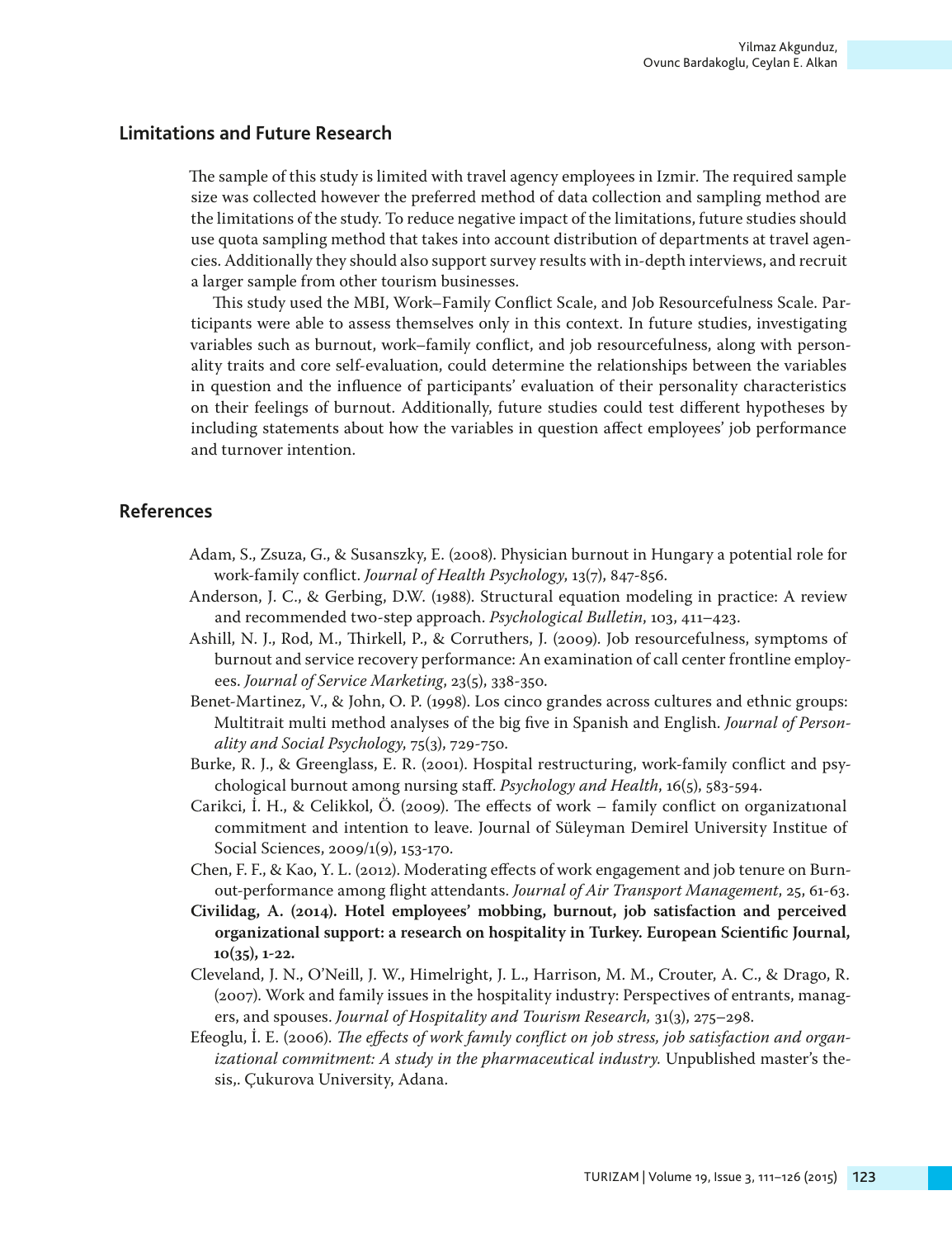- Fornell, C., & Larcker, D. (1981). Evaluating structural equation models with unobservable variables and measurement error. *Journal of Marketing Research,* 18, 39–50.
- Gamor, E., Amissah, E., & Boakye, K. (2014). Work–family conflict among hotel employees in Sekondi-Takoradi Metropolis, Ghana. *Tourism Management Perspectives*, 12, 1-8.
- Goldberg, L. R. (1990). An alternative "description of personality": The big-five factor structure. *Journal of Personality and Social Psychology*, 59(6), 1216-1229.
- Greenhaus, J. H., & Beutell, N. J. (1985). Sources of conflict between work and family roles. *The Academy of Management Review*, 10(1), 76–88.
- Greenhaus, J. H., Bedeian, A. G., & Mossholder, K. W. (1987). Work experiences, job performance, and feelings of personal and family well-being. *Journal of Vocational Behavior*, 31(7), 200-215.
- Hair, J, F. Jr., Black, W. C., Babin, B. J., & Anderson, R. E. (2010)*. Multivariate Data Analysis* (7th ed.). Upper Saddle River, NJ: Prentice Hall.
- Harris, E. G., Artis, A. B., Waters, J. H., & Licata, J. W. (2006). Role stressors service worker job resourcefulness and job outcomes: An empirical analyses. *Journal of Business Research*, 59(4), 407-415.
- Hobfoll, S. E. (1989). Conservation of resources. *American Psychologist*, 44(3), 513-524.
- Iverson, R. D., & Deery, M. (1997). Turnover Culture in the hospitality industry. *Human Resource Management Journal*, 7(4), 71-82.
- Jensen, M. T. (2014). Exploring business travel with work–family conflict and the emotional exhaustion component of burnout as outcome variables: The job demands–resources perspective. *European Journal of Work and Organizational Psychology*, 23(4), 497-510.
- Karatepe, O. M. (2009). An investigation of the joint effects of organizational tenure and supervisor support on work-family conflict and turnover intentions. *Journal of Hospitality and Tourism Management*, 16, 73-81.
- Karatepe, O. M. (2011). Job resourcefulness as a moderator of the work-family conflict job satisfaction relationship: A study of hotel employees in Nigeria. *Journal of Hospitality and Tourism Management*, 18, 10-17.
- Karatepe, O. M., Uludag, O. (2008). Affectivity, Conflicts in the Work-Family Interface, And Hotel Employee Outcomes. *International Journal of Hospitality Management*, 27, 30-41.
- Karatepe, O. M., Sokmen, A., Yavas, U., & Babakus, E. (2010). Work-family conflict and burnout in frontline service jobs: direct, mediating and moderating effects. *Ekonomika A Management,* 4, 61-73.
- Kim, H. J., Shin, K. H., Umbreit, W. T. (2007). Hotel job burnout: The role of personality characteristics. *Hospitality Management*, 26, 421-434.
- Lam, T., & Zhang, H. Q. (1999). Service quality of travel agents: The case of travel agents in Hong Kong. *Tourism Management,* 20(3), 341-349.
- Lee, J., & Ok, C. (2014). Reducing burnout and enhancing job satisfaction: Critical role of hotel employees' emotional intelligence and emotional labor. *International Journal of Hospitality Management,* 31, 1101-1112.
- Leiter, M. P., & Maslach, C. (1988). The impact of interpersonal environment on burnout and organizational commitment. *Journal of Organizational Behavior*, 9(4), 297-308.
- Licata, J. W., Mowen, J. C., Harris, E. G., & Brown, T. J. (2003). On the trait antecedents and outcomes of service worker job resourcefulness: A hierarchical model approach. *Journal of Academy of Marketing Science*, 31(3), 256-271.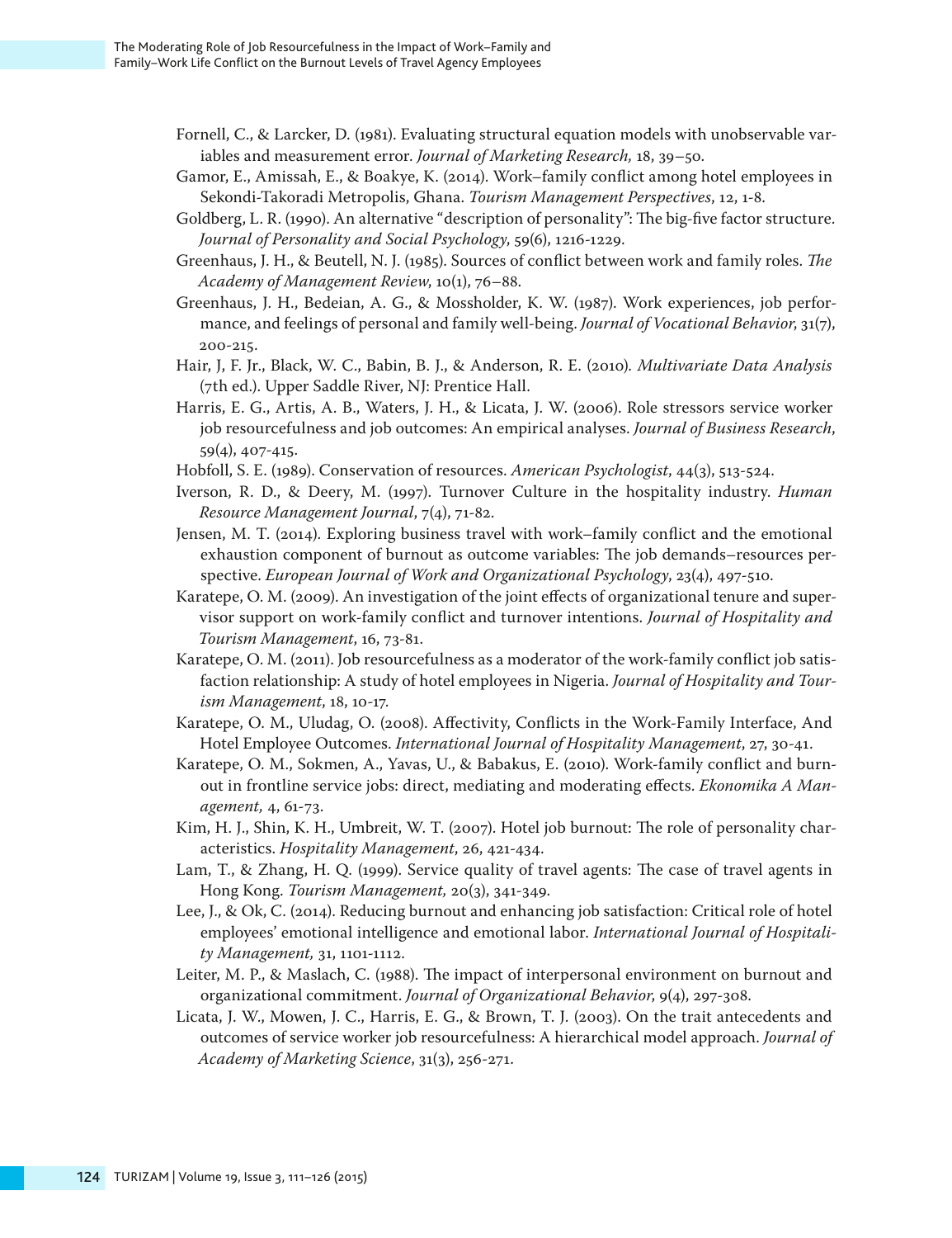- Lin, Y. S, Huang, W. S., Yang, C. T., & Chiang, M. J. (2014). Work–leisure conflict and its associations with well-being: The roles of social support, leisure participation and job burnout. *Tourism Management,* 45, 244-252.
- Lingard, H., & Francis, V. (2006). Does a supportive work environment moderate the relationship between work-family conflict and burnout among construction professionals?. *Construct. Manage. Econ.,* 24, 185-196.
- Maslach, C. (1982). Burnout: The Cost of Caring, Prentice Hall: Englewood Cliffs, NJ.
- Maslach, C., Jackson, S.E. (1981). The measurement of experienced burnout. *Journal of Occupational Behavior*, 2, 99-113.
- Maslach, C., Schaufeli, W.B., & Leiter, M.P. (2001). Job burnout. *Annual Review of Psychology*, 52, 397-422.
- Mete, M., Ünal, Ö.F., & Bilen, A. (2014). Impact of work-family conflict and burnout on performance of accounting professionals. *Social and Behavioral Sciences*, 131, 264-270.
- Meyer, J. P., & Allen, N. J. (1984). Testing the 'side-bet theory' of organizational commitment: Some methodological considerations. *Journal of Applied Psychology*, 69(3), 372-378.
- Netemeyer, R. G., Boles, J. S., & McMurrian, R. (1996). Development and validation of work-family conflict and family-work conflict scales. *Journal of Applied Psychology,* 81(4), 400-410.
- Netemeyer, R. G., Brashear-Alejandro, T., & Boles, J. S. (2004). A cross-national model of job-related outcomes of work role and family role variables: A retail sales context. *Journal of the Academy of Marketing Science,* 32(1), 49-60.
- Nohe, C., & Sonntag, K. (2014). Work–family conflict, social support, and turnover intentions: A longitudinal study. *Journal of Vocational Behavior*, 85, 1-12.
- Onderoğlu, S. (2010). *The relationships between perception of organizational justice work family conflict and perceived organizational support.* Unpublished master's thesis. Ankara University, Ankara.
- Parasuraman, S. (1992). Predicting turnover intentions and turnover behavior: A multivariate analysis. *Journal of Vocational Behavior,* 21(1), 111-121.
- Parasuraman, S. S., & Simmers, C. A. (2001). Type of employment, work-family conflict and well-being: A comparative study. *Journal of Organizational Behavior*, 22, 551-568.
- Türkmen, F. & Pelit, E. (2008). The level of burnout of hotel employees: A study into the employees at domestic and foreign hotel chains. *Gazi Üniversitesi İktisadi ve İdari Bilimler Fakültesi Dergisi*, 10(1), 117 – 139.
- Prentice, C., Chen, P. J., & King, B. (2013). Employee performance outcomes and burnout following the presentation-of-self in customer-service contexts. *International Journal of Hospitality Management*, 35, 225– 236.
- Rod, M., & Ashill, N.J. (2009). Symptoms of burnout and service recovery performance the influence of job resourcefulness. *Managing Service Quality,* 19(1), 60-84.
- Rotondo, D. M., Carlson, D. S., & Kincaid, J. K. (2003). Coping with multiple dimensions of work-family conflict. *Personnel Review*, 32(3), 275-296.
- Rupert, P. A., Stevanovic, P., & Hunley, H. A. (2009). Work-family conflict and burnout among practicing psychologists. *Professional Psychology: Research and Practice*, 40(1), 54-56.
- Staines, G. L. (1980). Spillover versus compensation: A review of the literature on the relationship between work and nonwork. *Human Relations*, 33(2), 111-129.
- Tett, R. P., & Meyer, J. P. (1993). Job satisfaction, organizational commitment, turnover intention and turnover: Path analyses based on meta-analytic findings. *Personnel Psychology*, 46(2), 259-293.